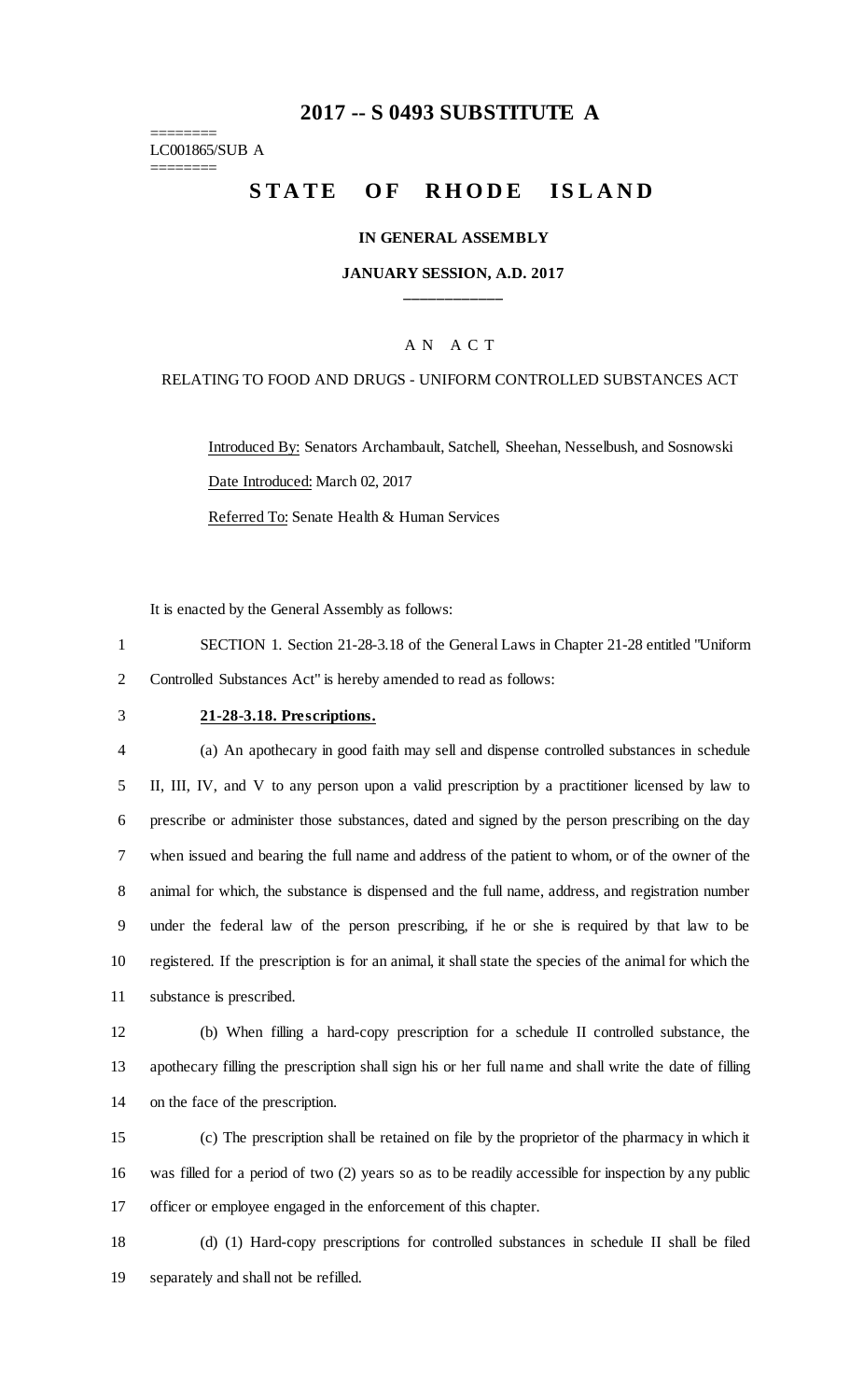(2) The director of health shall, after appropriate notice and hearing pursuant to § 42-35- 3, promulgate rules and regulations for the purpose of adopting a system for electronic data transmission, including by facsimile, of prescriptions for controlled substances in schedule II, III, IV, and V.

 (3) A practitioner may sign and transmit electronic prescriptions for controlled substances and a pharmacy may dispense an electronically transmitted prescription in accordance with the code of federal regulations, 21 C.F.R., pt. 1300, et seq.

(e) A prescription for a schedule II narcotic substance to be compounded for the direct

 administration to a patient by parenteral, intravenous, intramuscular, subcutaneous, or intraspinal infusion may be transmitted by the practitioner, or practitioner's agent, to the pharmacy by facsimile. The facsimile will serve as the original prescription.

 (f) A prescription for a schedule II substance for a resident of a long-term-care facility may be transmitted by the practitioner, or the practitioner's agent, to the dispensing pharmacy by facsimile. The facsimile serves as the original prescription.

 (g) A prescription for a schedule II narcotic substance for a patient residing in a hospice certified by Medicare under title XVIII of the Social Security Act, 42 U.S.C. § 1395 et seq., or licensed by the state, may be transmitted by the practitioner, or practitioner's agent, to the dispensing pharmacy by facsimile. The practitioner, or the practitioner's agent, will note on the prescription that the patient is a hospice patient. The facsimile serves as the original, written prescription.

 (h) An apothecary, in lieu of a written prescription, may sell and dispense controlled substances in schedules III, IV, and V to any person upon an oral prescription of a practitioner. In issuing an oral prescription, the prescriber shall furnish the apothecary with the same information as is required by subsection (a) of this section and the apothecary who fills the prescription shall immediately reduce the oral prescription to writing and shall inscribe the information on the written record of the prescription made. This record shall be filed and preserved by the proprietor of the pharmacy in which it is filled in accordance with the provisions of subsection (c). In no case may a prescription for a controlled substance listed in schedules III, IV, or V be filled or refilled more than six (6) months after the date on which the prescription was issued and no prescription shall be authorized to be refilled more than five (5) times. Each refilling shall be entered on the face or back of the prescription and note the date and amount of controlled substance dispensed and the initials or identity of the dispensing apothecary.

 (i) In the case of an emergency situation as defined in federal law, an apothecary may dispense a controlled substance listed in schedule II upon receiving an oral authorization of a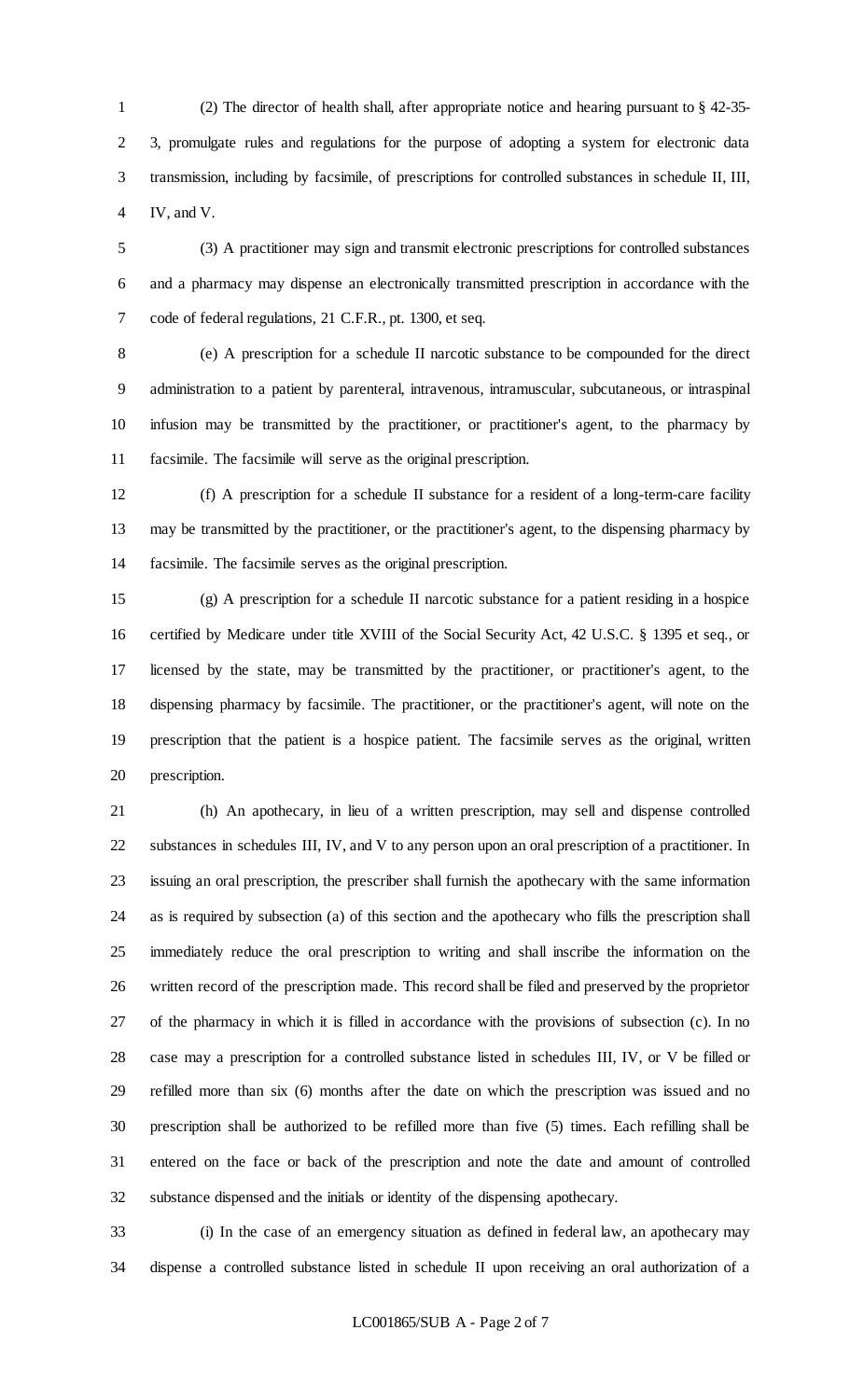prescribing practitioner provided that:

 (1) The quantity prescribed and dispensed is limited to the amount adequate to treat the patient during the emergency period and dispensing beyond the emergency period must be pursuant to a written prescription signed by the prescribing practitioner.

 (2) The prescription shall be immediately reduced to writing and shall contain all the information required in subsection (a).

(3) The prescription must be dispensed in good faith in the normal course of professional

practice.

 (4) Within seven (7) days after authorizing an emergency oral prescription, the prescribing practitioner shall cause a prescription for the emergency quantity prescribed to be delivered to the dispensing apothecary. The prescription shall have written on its face "Authorization for emergency dispensing" and the date of the oral order. The prescription, upon receipt by the apothecary, shall be attached to the oral emergency prescription that had earlier been reduced to writing.

 (j) (1) The partial filling of a prescription for a controlled substance listed in schedule II is permissible, if the apothecary is unable to supply the full quantity called for in a prescription or emergency oral prescription and he or she makes a notation of the quantity supplied on the face of the prescription or oral emergency prescription that has been reduced to writing. The remaining portion of the prescription may be filled within seventy-two (72) hours of the first partial filling, however, if the remaining portion is not, or cannot be, filled within seventy-two (72) hours, the apothecary shall notify the prescribing practitioner. No further quantity may be supplied beyond seventy-two (72) hours without a new prescription.

 (2) (i) A prescription for a schedule II controlled substance written for a patient in a long- term-care facility (LTCF), or for a patient with a medical diagnosis documenting a terminal illness, may be filled in partial quantities to include individual dosage units. If there is a question whether a patient may be classified as having a terminal illness, the pharmacist must contact the practitioner prior to partially filling the prescription. Both the pharmacist and the prescribing practitioner have a corresponding responsibility to assure that the controlled substance is for a terminally ill patient.

 (ii) The pharmacist must record on the prescription whether the patient is "terminally ill" or an "LTCF patient." A prescription that is partially filled, and does not contain the notation "terminally ill" or "LTCF patient", shall be deemed to have been filled in violation of this chapter. (iii) For each partial filling, the dispensing pharmacist shall record on the back of the prescription (or on another appropriate record, uniformly maintained, and readily retrievable),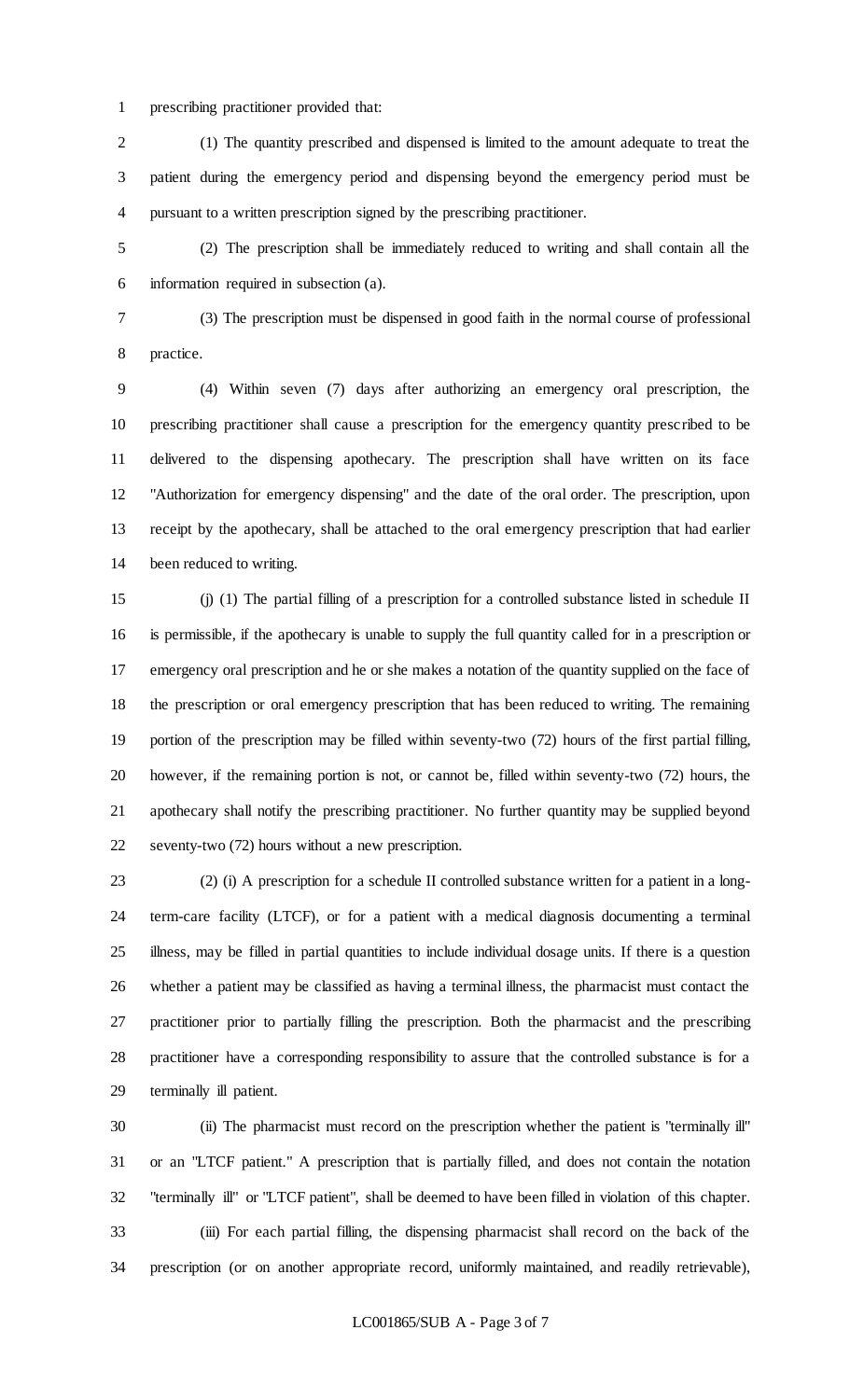the:

(A) Date of the partial filling;

| 3              | (B) Quantity dispensed;                                                                             |
|----------------|-----------------------------------------------------------------------------------------------------|
| $\overline{4}$ | (C) Remaining quantity authorized to be dispensed; and                                              |
| 5              | (D) Identification of the dispensing pharmacist.                                                    |
| 6              | (iv) The total quantity of schedule II controlled substances dispensed in all partial fillings      |
| 7              | must not exceed the total quantity prescribed.                                                      |
| 8              | (v) Schedule II prescriptions for patients in a LTCF, or patients with a medical diagnosis          |
| 9              | documenting a terminal illness, are valid for a period not to exceed sixty (60) days from the issue |
| 10             | date, unless sooner terminated by the discontinuance of medication.                                 |

 (k) Automated, data-processing systems. As an alternative to the prescription record keeping provision of subsection (h) of this section, an automated, data-processing system may be employed for the record-keeping system if the following conditions have been met:

 (1) The system shall have the capability of producing sight-readable documents of all original and refilled prescription information. The term "sight readable" means that an authorized agent shall be able to examine the record and read the information. During the course of an on- site inspection, the record may be read from the CRT, microfiche, microfilm, printout, or other method acceptable to the director. In the case of administrative proceedings, records must be provided in a paper printout form.

 (2) The information shall include, but not be limited to, the prescription requirements and records of dispensing as indicated in subsection (h) of this section.

 (3) The individual pharmacist responsible for completeness and accuracy of the entries to the system must provide documentation of the fact that prescription information entered into the computer is correct. In documenting this information, the pharmacy shall have the option to either:

 (i) Maintain a bound logbook, or separate file, in which each individual pharmacist involved in the dispensing shall sign a statement each day attesting to the fact that the prescription information entered into the computer that day has been reviewed and is correct as shown. The book or file must be maintained at the pharmacy employing that system for a period of at least two (2) years after the date of last dispensing; or

 (ii) Provide a printout of each day's prescription information. That printout shall be verified, dated, and signed by the individual pharmacist verifying that the information indicated is correct. The printout must be maintained at least two (2) years from the date of last dispensing.

(4) An auxiliary, record-keeping system shall be established for the documentation of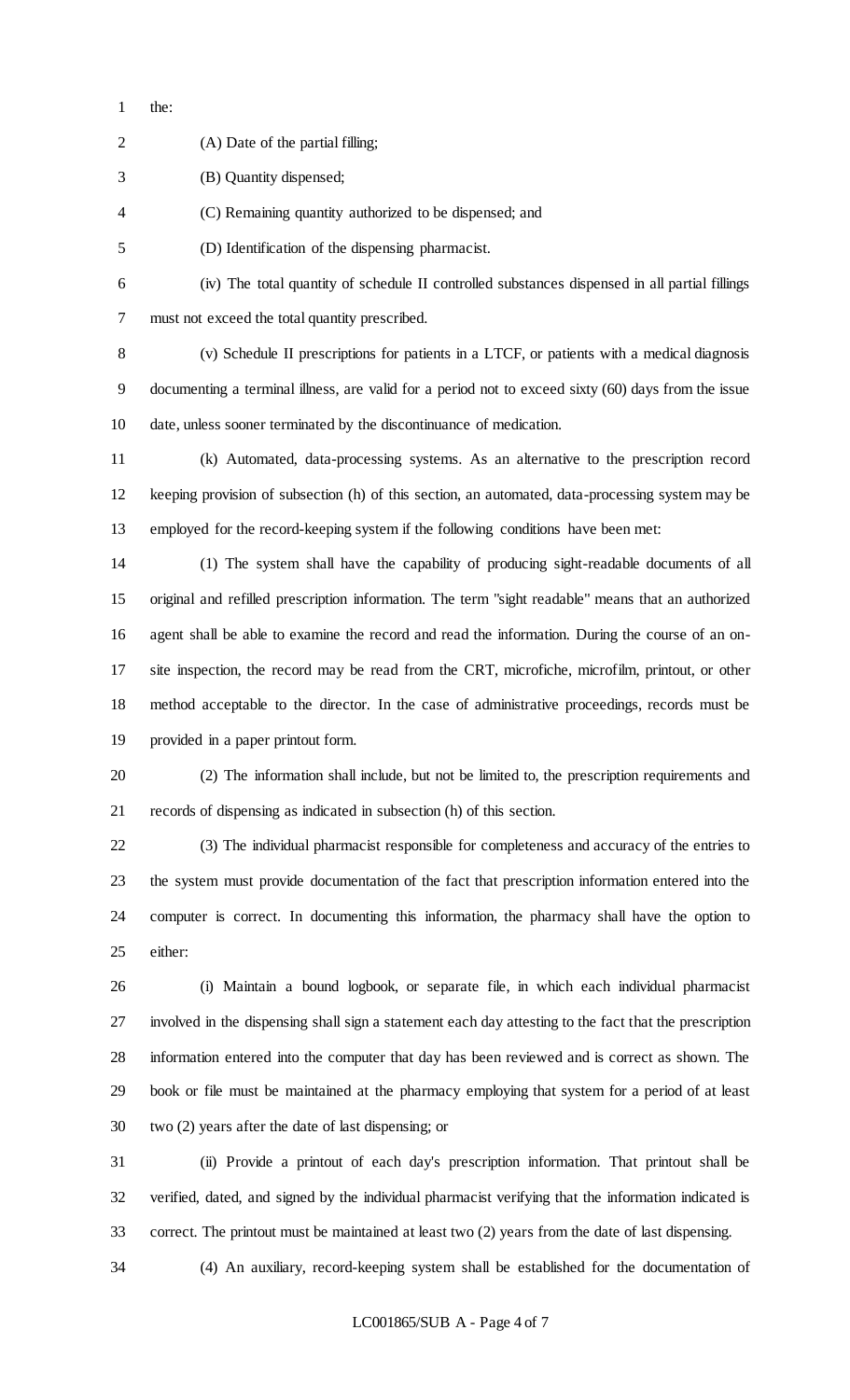refills if the automated, data-processing system is inoperative for any reason. The auxiliary system shall ensure that all refills are authorized by the original prescription and that the maximum number of refills is not exceeded. When this automated, data-processing system is restored to operation, the information regarding prescriptions filled and refilled during the inoperative period shall be entered into the automated, data-processing system within ninety-six (96) hours.

 (5) Any pharmacy using an automated, data-processing system must comply with all applicable state and federal laws and regulations.

 (6) A pharmacy shall make arrangements with the supplier of data-processing services or materials to ensure that the pharmacy continues to have adequate and complete prescription and dispensing records if the relationship with the supplier terminates for any reason. A pharmacy shall ensure continuity in the maintenance of records.

 (7) The automated, data-processing system shall contain adequate safeguards for security of the records to maintain the confidentiality and accuracy of the prescription information. Safeguards against unauthorized changes in data after the information has been entered and verified by the registered pharmacist shall be provided by the system.

 (l) Prescriptions for controlled substances as found in schedule II will become void unless dispensed within ninety (90) days of the original date of the prescription and in no event shall more than a thirty-day (30) supply be dispensed at any one time.

 (1) In prescribing controlled substances in schedule II, practitioners may write up to three (3) separate prescriptions, each for up to a one-month supply, each signed and dated on the date written. For those prescriptions for the second and/or third month, the practitioner must write the earliest date each of those subsequent prescription may be filled, with directions to the pharmacist to fill no earlier than the date specified on the face of the prescription.

 (m) The prescriptions in schedules III, IV, and V will become void unless dispensed within one hundred eighty (180) days of the original date of the prescription. For purposes of this section, a "dosage unit" shall be defined as a single capsule, tablet, or suppository, or not more than one five (5) ml. of an oral liquid.

 (1) Prescriptions in Schedule III cannot be written for more than one hundred (100) dosage units and not more than one hundred (100) dosage units may be dispensed at one time.

 (2) Prescriptions in Schedule IV and V may be written for up to a ninety-day (90) supply based on directions. No more than three hundred and sixty (360) dosage units may be dispensed at one time.

(n) A pharmacy shall transmit prescription information to the prescription-monitoring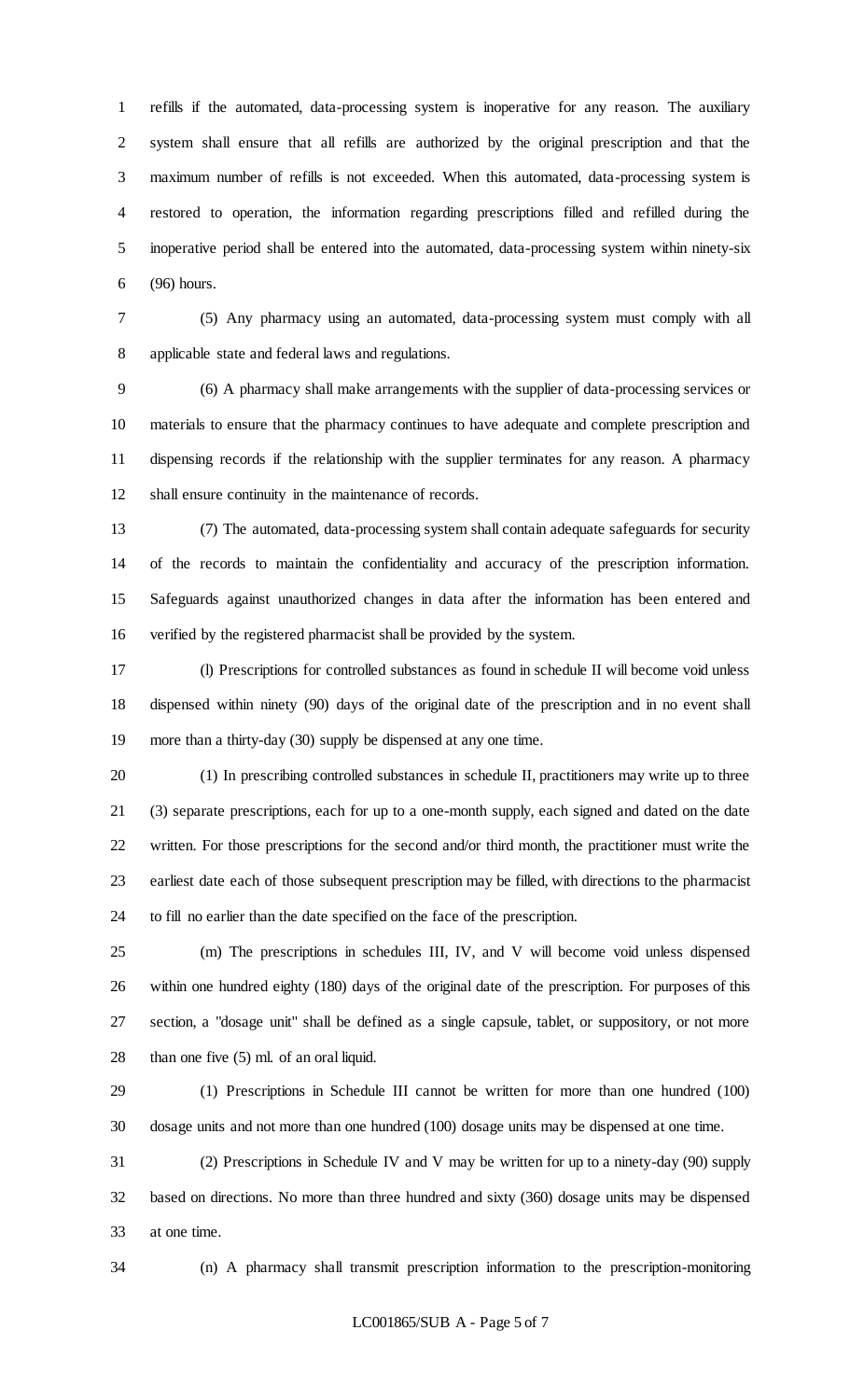database at the department of health within one business day following the dispensing of an opioid prescription.

 (o) The pharmacist shall inform patients verbally or in writing about the proper disposal of expired, unused, or unwanted medications, including the location of local disposal sites as listed on the department of health website.

 (p) The pharmacist shall inform patients verbally or in writing in the proper use of any devices necessary for the administration of controlled substances.

 $(q)(1)$  A health care professional authorized to issue prescriptions shall, prior to issuing an initial prescription for an opioid drug, specifically discuss with the patient who is eighteen (18) years of age or older, or the patient's parent or guardian if the patient is under eighteen (18) years of age, the risks of developing a dependence or addiction to the prescription opioid drug and potential of overdose or death, the adverse risks of concurrent use of alcohol or other psychoactive medications and the patient's or the minor patient's parent or guardian's responsibility to safeguard all medications, and, if the prescriber deems it appropriate, discuss such alternative treatments as may be available. For patients in recovery from substance dependence, education shall be focused on relapse risk factors. This discussion shall be noted in the patient's record. (2) The director of the department of health shall develop and make available to prescribers guidelines for the discussion required pursuant to this subsection. (3) The discussion required under this subsection shall not be required prior to issuing a

- prescription to any patient who is currently receiving hospice care from a licensed hospice.
- SECTION 2. This act shall take effect on September 1, 2017.

======== LC001865/SUB A ========